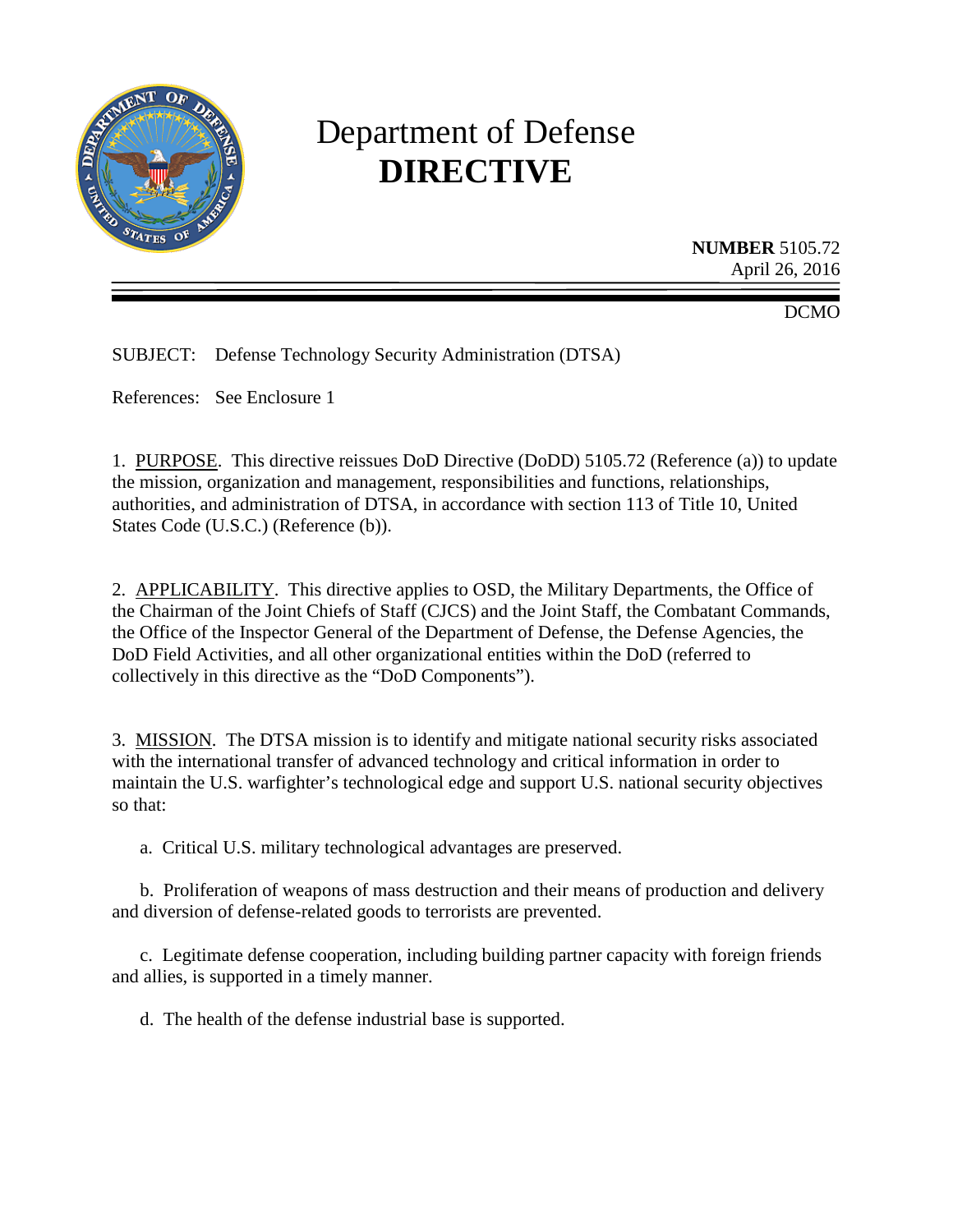#### 4. ORGANIZATION AND MANAGEMENT

a. DTSA is established as a DoD Field Activity, under the authority, direction, and control of the Under Secretary of Defense for Policy (USD(P)).

b. DTSA will consist of a Director, who is the principal advisor to the Secretary of Defense on export controls and technology security policies and practices, and such subordinate officials and organizational elements as are established by the Director within the resources assigned by the Secretary of Defense.

5. RESPONSIBILITIES AND FUNCTIONS. See Enclosure 2.

6. RELATIONSHIPS. In the performance of assigned functions and responsibilities, the Director, DTSA:

a. Reports to the Secretary of Defense, through the USD(P).

b. Coordinates and exchanges information with the OSD and DoD Component heads and other federal officials having collateral or related functions.

c. Uses existing facilities and services of the DoD and other federal agencies, when practicable, to avoid duplication and achieve efficiency and economy.

7. AUTHORITIES. The Director, DTSA, is delegated authority to:

a. Obtain reports and information consistent with DoD Instruction (DoDI) 8910.01 (Reference (c)), as necessary, to carry out assigned functions.

b. Communicate directly with the DoD Component heads, as necessary, to carry out assigned functions, including the transmission of requests for advice and assistance.

(1) Communications to the Military Departments are to be transmitted through the Secretaries of the Military Departments, their designees, or as otherwise provided by law or directed by the Secretary of Defense in other DoD issuances.

(2) Communications to the Combatant Commanders will be in accordance with paragraph 4b(3) of DoDD 5100.01 (Reference (d)).

c. Communicate with other government officials, State and local officials, members of the public, and representatives of foreign governments, as appropriate, in carrying out assigned functions. Communications with representatives of the legislative branch will be coordinated with the Assistant Secretary of Defense for Legislative Affairs or the Under Secretary of Defense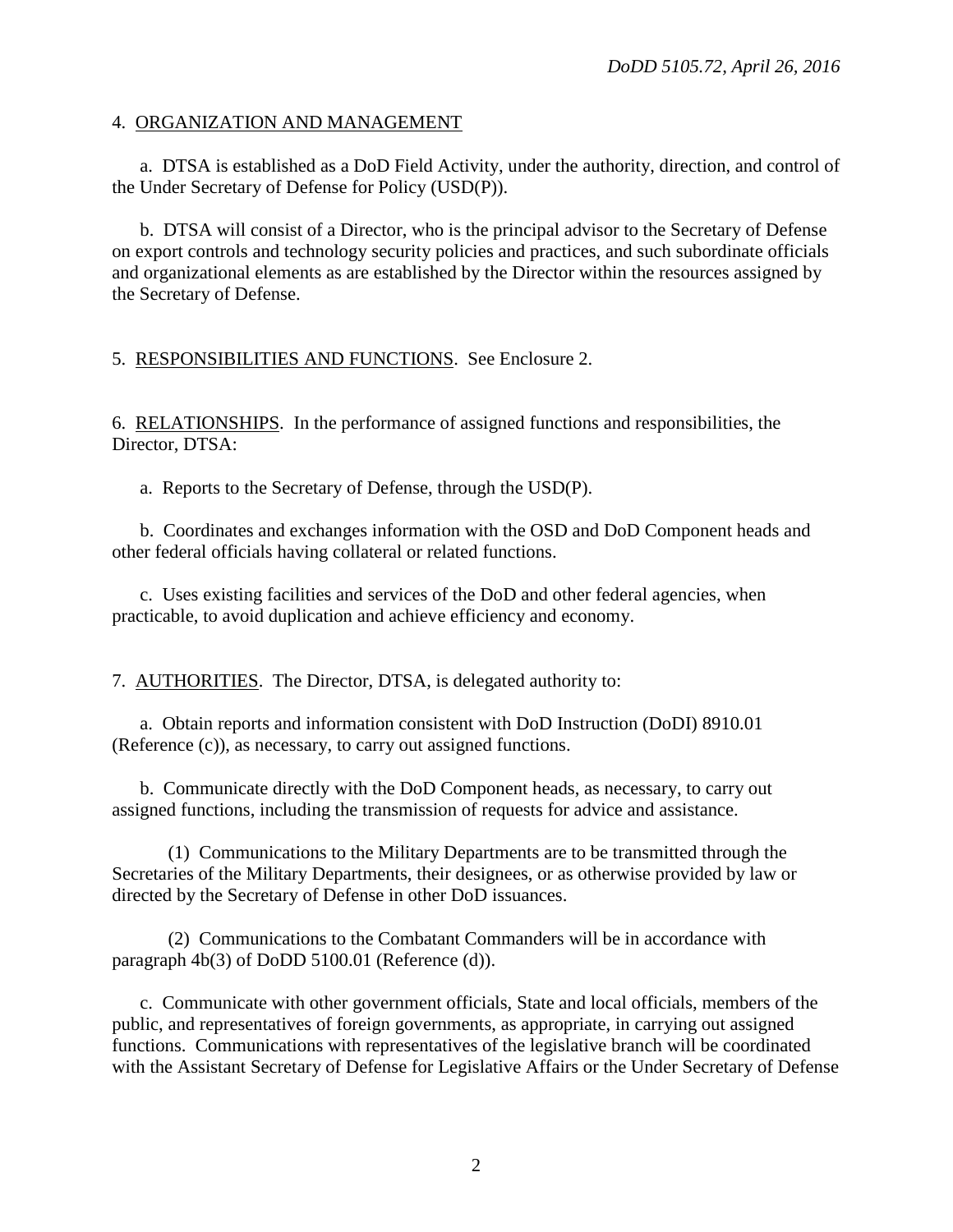(Comptroller)/Chief Financial Officer, DoD, as appropriate, and be consistent with the DoD Legislative Program.

d. Exercise the administrative authorities in Enclosure 3.

#### 8. ADMINISTRATION.

a. The Secretaries of the Military Departments will assign military personnel to DTSA according to approved authorizations and established procedures for assignment to joint duty.

b. The Director, Washington Headquarters Services, with the assistance of the Defense Logistics Agency, will provide administrative support required for DTSA.

9. RELEASABILITY. **Cleared for public release**. This directive is available on the Internet from the DoD Issuances Website at http://www.dtic.mil/whs/directives.

10. EFFECTIVE DATE. This directive is effective April 26, 2016.

Robert O. Work Deputy Secretary of Defense

Enclosures

1. References

2. Responsibilities and Functions

3. Delegations of Authority

Glossary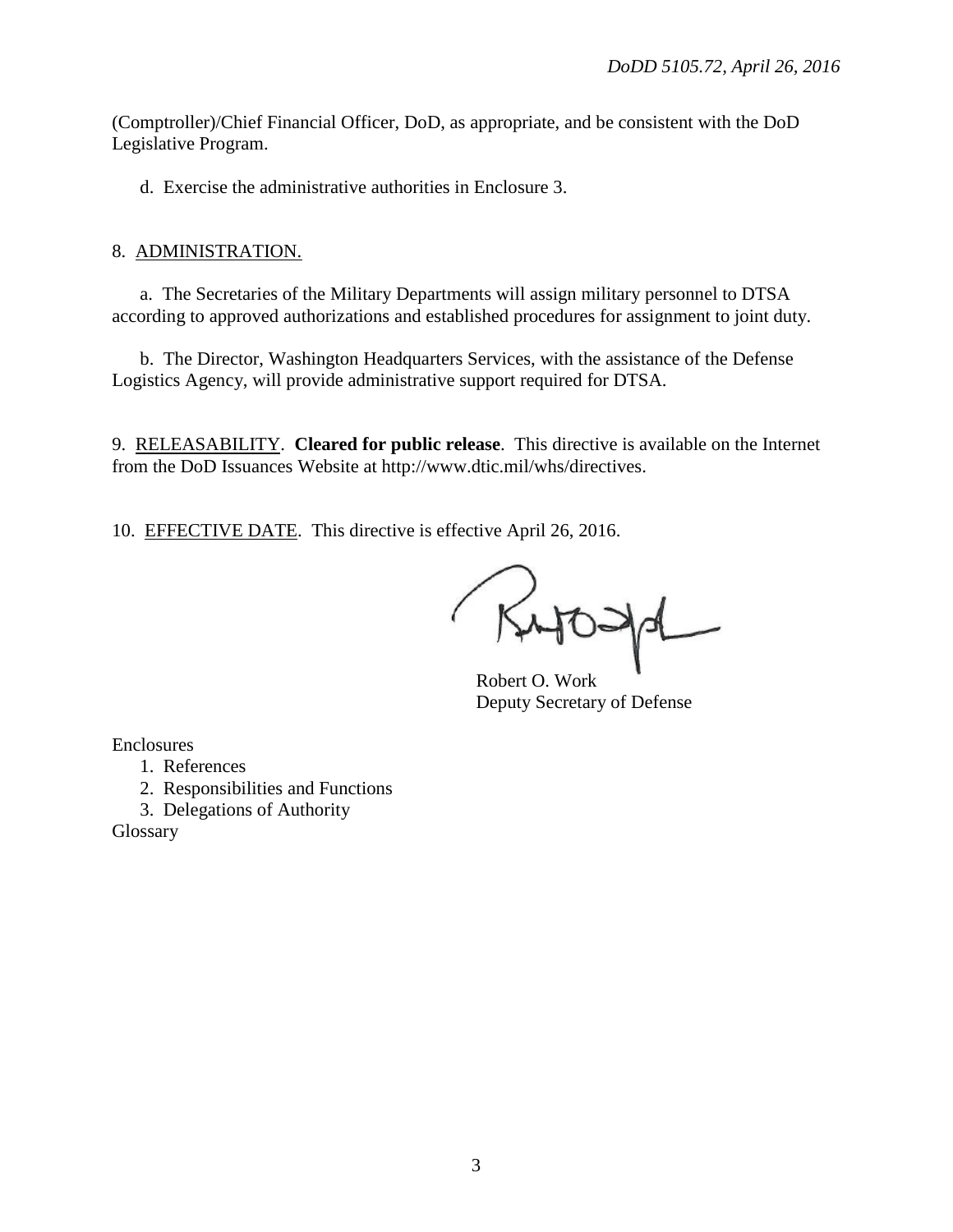## ENCLOSURE 1

## REFERENCES

- (a) DoD Directive 5105.72, "Defense Technology Security Administration (DTSA)," July 28, 2005 (hereby cancelled)
- (b) Section 113 of Title 10, United States Code
- (c) DoD Instruction 8910.01, "Information Collection and Reporting," May 19, 2014
- (d) DoD Directive 5100.01, "Functions of the Department of Defense and Its Major Components," December 21, 2010
- (e) Title 15, Code of Federal Regulations (Subchapter C, Parts 730 through 774 are also known as the "Export Administration Regulations")
- (f) Title 22, Code of Federal Regulations (Subchapter M, Parts 120 through 130 are also known as the "International Traffic in Arms Regulations")
- (g) Title 10, Code of Federal Regulations
- (h) Chapter 23 of Title 42, United States Code (also known as "The Atomic Energy Act of 1954," as amended)
- (i) DoD Directive 5111.21, "Arms Transfer and Technology Release Senior Steering Group and Technology Security and Foreign Disclosure Office," October 14, 2014
- (j) DoD Directive 5111.1, "Under Secretary of Defense for Policy (USD(P))," December 8, 1999
- (k) DoD Directive 5230.20, "Visits and Assignments of Foreign Nationals," June 22, 2005
- (l) Sections 1514-1516 of Public Law 105-261, "Strom Thurmond National Defense Authorization Act for Fiscal Year 1999," October 17, 1998
- (m) Sections 1403-1405 of Public Law 106-65, "National Defense Authorization Act for Fiscal Year 2000," October 5, 1999
- (n) DoD Directive 5535.02, "DoD Patent Security Review Process," March 24, 2010
- (o) White House Memorandum, "Procedures on Commodity Jurisdiction Determinations," June 18, 2009
- (p) DoD Instruction 2040.02, "International Transfers of Technology, Articles, and Services," March 27, 2014
- (q) DoD Instruction 2030.08, "Implementation of Trade Security Controls (TSCs) for Transfers of DoD Personal Property to Parties Outside DoD Control," February 19, 2015
- (r) Joint Travel Regulations, current edition
- (s) Title 5, United States Code
- (t) Title 37, United States Code
- (u) Title 44, United States Code
- (v) DoD Instruction 5015.02, "DoD Records Management Program," February 24, 2015
- (w) DoD Instruction 5025.01, "DoD Issuances Program," June 6, 2014, as amended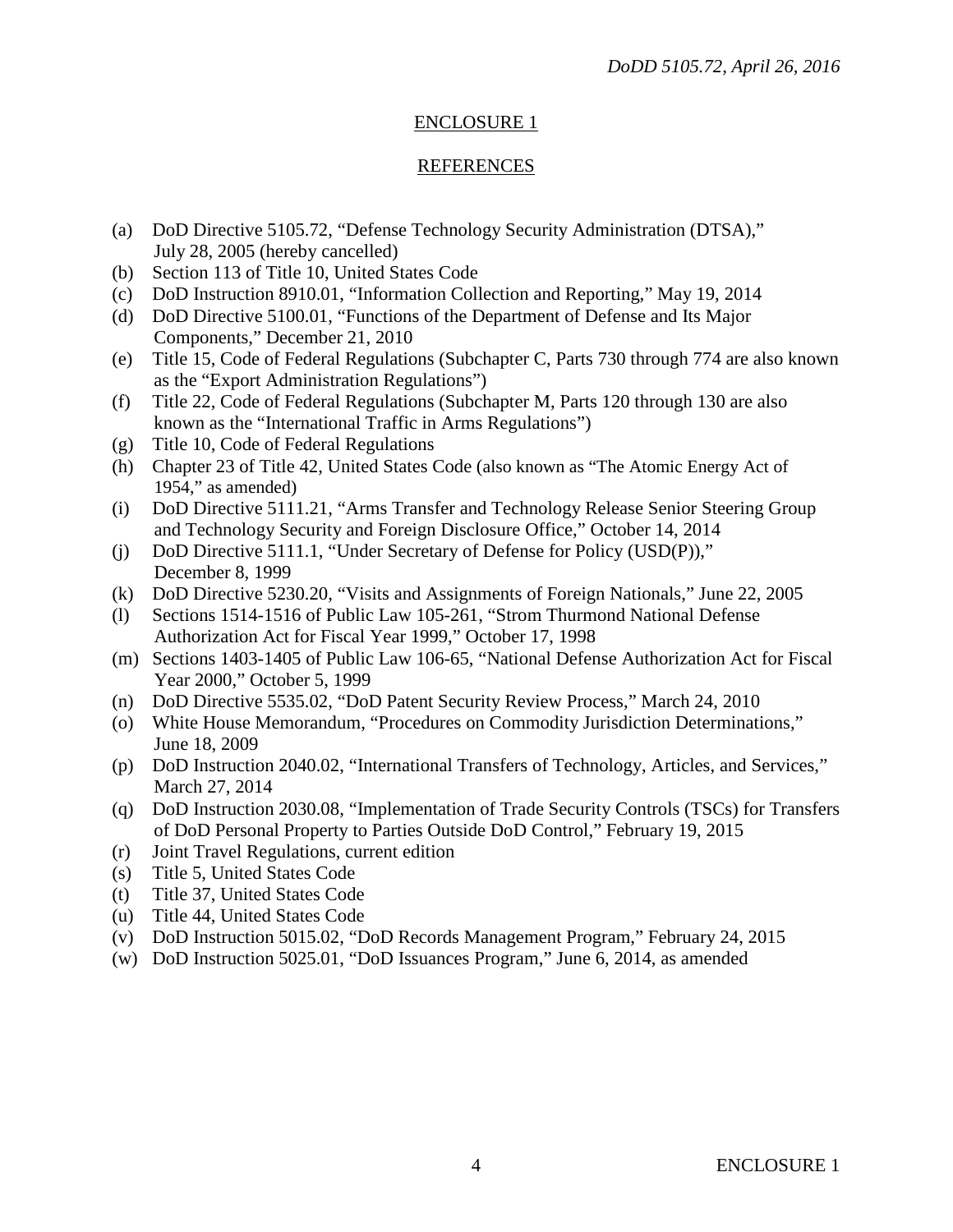#### ENCLOSURE 2

#### RESPONSIBILITIES AND FUNCTIONS

1. DIRECTOR, DTSA. Under the authority, direction and control of the USD(P), the Director, DTSA:

a. Organizes and manages DTSA personnel and other resources to accomplish the responsibilities and functions as prescribed in this enclosure.

b. Advises the Secretary and Deputy Secretary of Defense, through the USD(P), on DoD technology security efforts and policy matters related to the international transfer of sensitive technology. Coordinates such matters with the Under Secretary of Defense for Acquisition, Technology, and Logistics (USD(AT&L)), other OSD and DoD Component heads, and others, as appropriate.

c. Advises the USD(P) on positions regarding the appropriate export control policies and procedures necessary for protecting the national security interests of the United States.

d. Serves as the focal point for the development and implementation of DoD policy positions on matters concerning technology security, including, but not limited to: the Wassenaar Arrangement on Export Controls for Conventional Arms and Dual-Use Goods and Technologies; the Missile Technology Control Regime; the Nuclear Suppliers Group; the Export Administration Regulations (Reference (e)); the International Traffic in Arms Regulations (Reference (f)); the Department of Energy (DoE) Assistance to Foreign Atomic Energy Activities Regulations in part 810 of Title 10, Code of Federal Regulations (Reference (g)); and the Nuclear Regulatory Commission (NRC) Export and Import of Nuclear Equipment and Material Regulations in part 110 of Reference (g).

e. Develops and coordinates DoD positions on munitions and dual-use export license applications based on the Export Administration Regulations and the International Traffic in Arms Regulations, as well as export authorizations for unclassified nuclear technology, assistance, equipment, and materiel under The Atomic Energy Act of 1954 (Reference (h)), as administered by DoE and NRC.

f. Serves as a focal point for the development of DoD policy on Technology Security and Foreign Disclosure (TSFD) processes.

(1) Serves as Co-Executive Secretary with the Director, International Coordination, in the Office of the USD(AT&L), and is a member of the Arms Transfer and Technology Release Senior Steering Group (ATTR SSG), in accordance with DoDD 5111.21 (Reference (i)).

(2) Provides guidance and direction to the TSFD Office in the development and implementation of ATTR SSG initiatives and efforts, the coordination with ATTR SSG members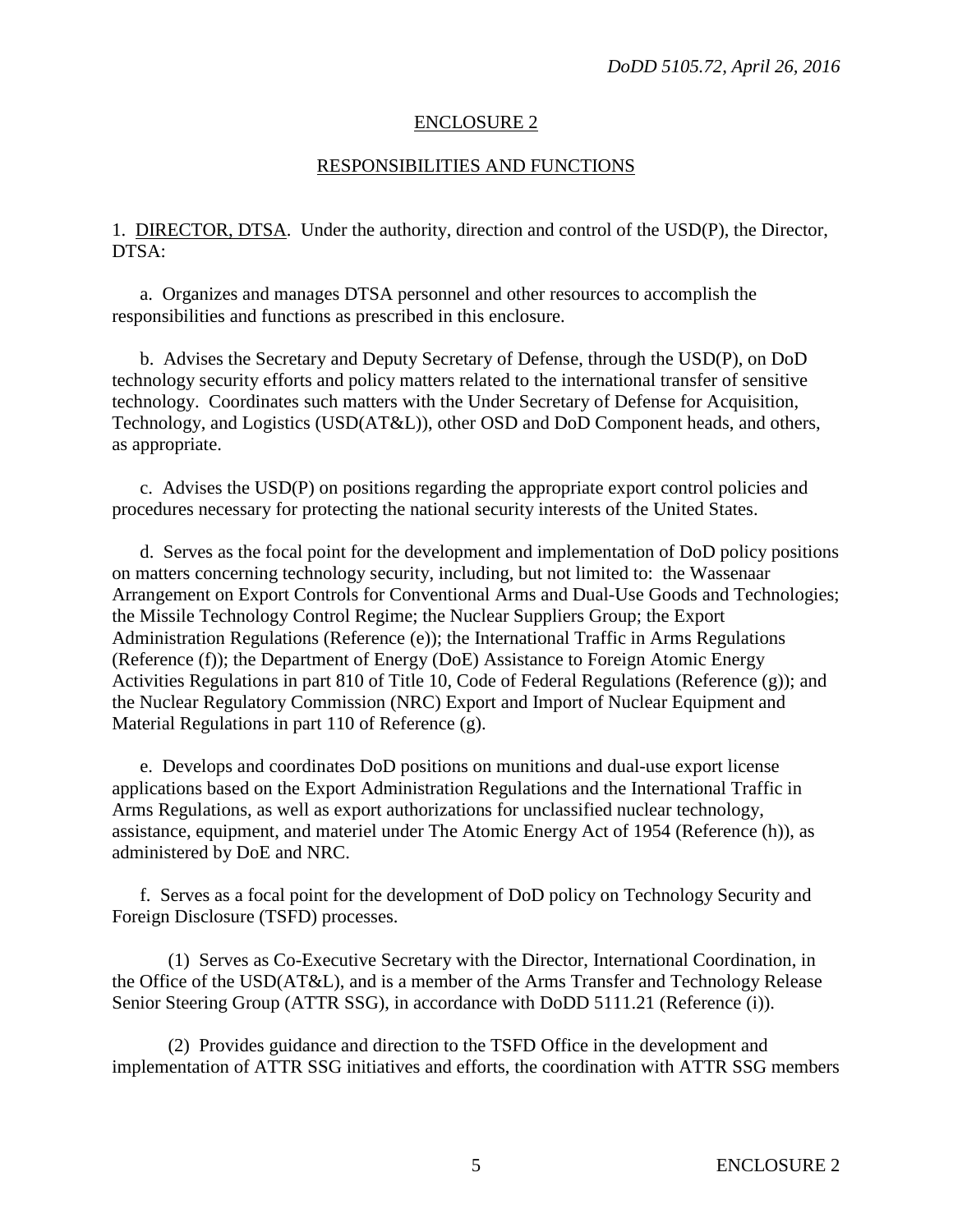on Priority TSFD Reviews and Anticipatory Policies, and the consolidation and streamlining of TSFD processes, where appropriate.

(3) Provides day-to-day oversight, administrative support, and working spaces to the TSFD Office, which serves as the Executive Secretariat to the ATTR SSG and the DoD single entry point for Priority TSFD Reviews requests and other potential high-visibility TSFD cases, in accordance with Reference (i).

g. Advises the Secretary and Deputy Secretary of Defense and the USD(P) on the development of policy and procedures governing the disclosure and protection of classified and controlled unclassified information and material to foreign governments and international organizations.

(1) Administers the interagency National Disclosure Policy Committee on behalf of the Secretary of Defense.

(2) Serves as the principal disclosure authority on behalf of the USD(P).

(3) Advises the USD(P) on the development of policy and procedures governing programs that entail visits and assignments of foreign nationals to DoD Components and cleared contractor facilities; provides oversight for such programs; and, on behalf of the USD(P), administers Administrative and Professional Personnel Exchange Program assignments in the OSD and Defense Agencies, in accordance with DoDD 5111.1 (Reference (j)) and DoDD 5230.20 (Reference (k)).

h. Oversees the implementation of North Atlantic Treaty Organization Security Policy within the U.S. Government on behalf of the Secretary of Defense, acting as the United States Security Authority for North Atlantic Treaty Organization Affairs.

i. Conducts recurring reviews of the United States Munitions List, the Commerce Control List, and DoE and NRC export controls to ensure DoD recommendations to add, change, or delete items on U.S. export control lists reflect current national security interests.

j. Manages the Space Launch Monitoring Program to monitor controlled space launch and satellite technologies, in accordance with Public Law 105-261 (Reference (1)) and Public Law 106-65 (Reference (m)). Coordinates technology transfer control plans and controlled technical data proposed for export.

k. Supports the activities of the DoD Components and other federal agencies to monitor and control the flow of sensitive, defense-related technology, goods, technical data services, and munitions. Supports U. S. Government intelligence and law enforcement activities, and strengthens legitimate defense cooperation with foreign allies and partners.

l. Serves as the principal coordinator for the development, integration, and operation of the U.S. Government's single information technology program for licensing, USXPORTS.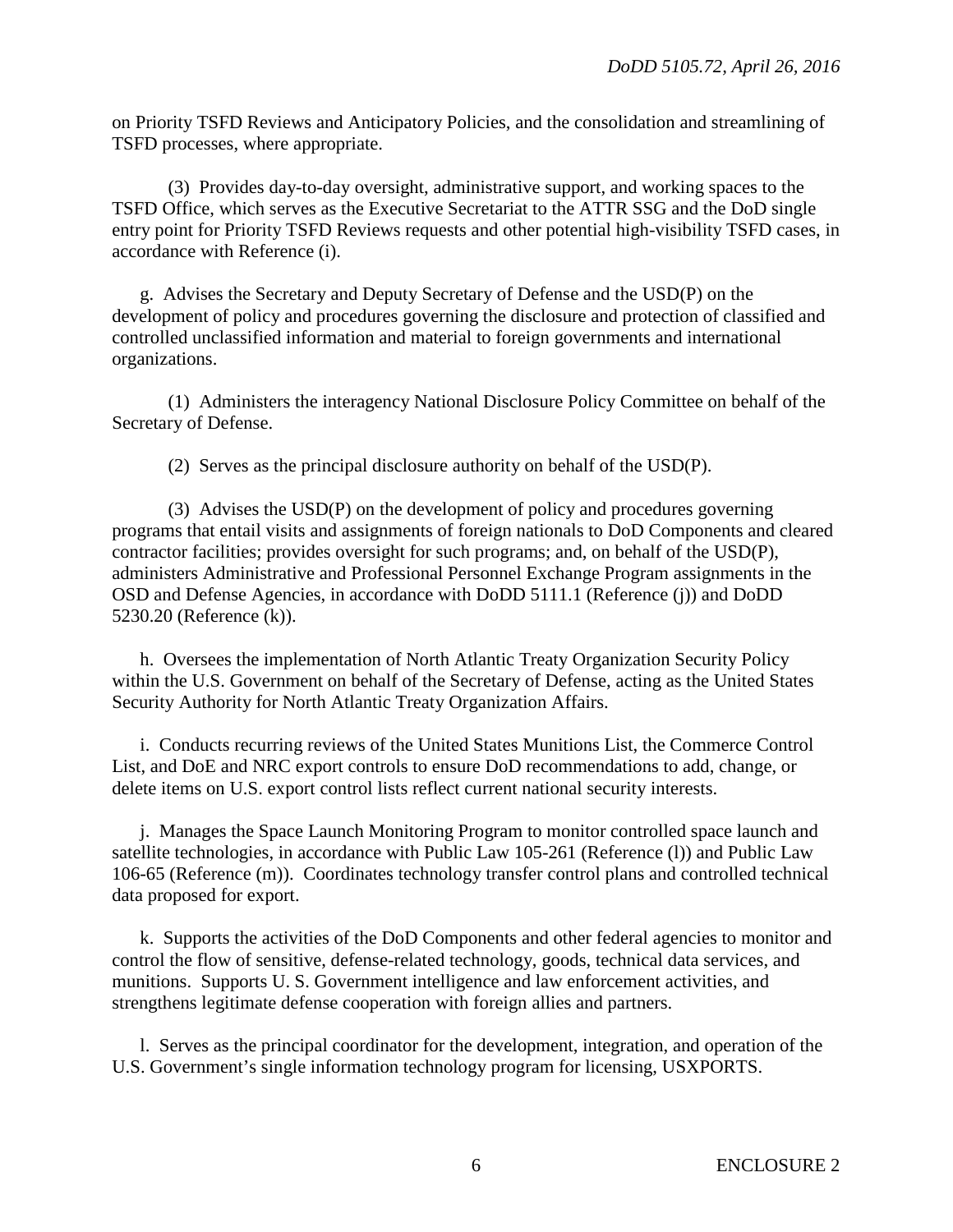m. Coordinates matters pertaining to the international transfer of defense-related goods, services, and technologies covered or developed within classified, compartmented, or special access programs with the appropriate DoD officials.

n. Coordinates technology security issues pertaining to Low Observable/Counter Low Observable (LO/CLO) technologies through the LO/CLO Executive Committee.

o. Serves as principal DoD coordinator concerning technology security matters for DoD contacts with foreign governments, international organizations, other federal and intergovernmental agencies, interagency working groups, industry, and other DoD Components.

p. Provides advice and support to the Office of the U.S. Trade Representative and the Department of State, as required, during negotiations of technology safeguards agreements between the United States and foreign countries.

q. Coordinates with the Under Secretary of Defense (Comptroller)/Chief Financial Officer, DoD and the Director, Cost Assessment and Program Evaluation, and assists them in the review of resources programmed and budgeted for defense technology security efforts and in all other related financial matters, as requested.

r. Serves as the office of primary responsibility for all issues related to the Arms Trade Treaty.

s. Serves as the office of primary responsibility for all issues related to Civil Nuclear Cooperative Agreements, pursuant to section 123 of The Atomic Energy Act of 1954.

t. In accordance with DoDD 5535.02 (Reference (n)), manages and oversees the DoD patent security review process and policies.

u. Serves as lead agent for formulating, executing, maintaining, and updating the policy governing transfers and exports of sensitive night vision systems and technologies through dualuse and munitions export licensing for direct commercial sales; security cooperation, including Foreign Military Sales; DoD cooperative research, development, acquisition, and support; or other programs designed to build capacity of foreign forces or support special operations.

v. Serves as the DoD representative to the Advisory Committee on Export Policy.

w. Serves as the DoD representative in the review and adjudication of commodity jurisdiction requests to the Department of State, in accordance with the White House Memorandum (Reference (o)).

x. Serves as the USD(P) focal point for reviewing and monitoring transactions filed with the Committee on Foreign Investment in the United States, in accordance with DoDI 2040.02 (Reference (p)).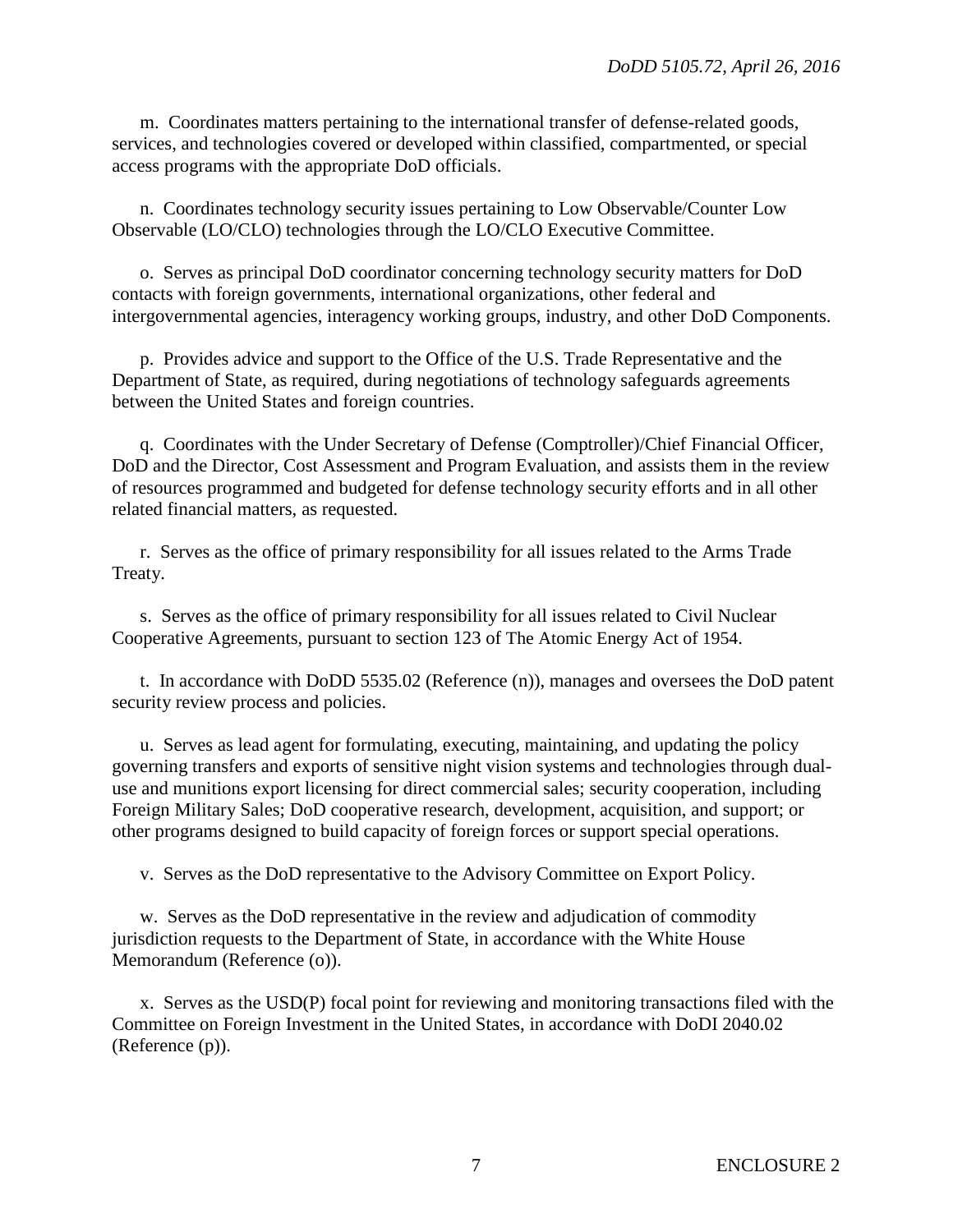y. Develops policy and guidelines, including DoDI 2030.08 (Reference (q)), to assist DoD Components in complying with U.S. export control laws and regulations.

z. Executes Foreign Military Sales related to the Cooperative Technology Security Program subject to the supervision of the Defense Security Cooperation Agency.

aa. Performs other duties and exercises authority as assigned by the USD(P) or the Secretary of Defense.

2. USD(P). In addition to the responsibilities in section 5 of this enclosure, the USD(P):

a. Develops and coordinates DoD technology security policy, in accordance with Reference (j), and oversees DoD technology security programs, in accordance with Reference (p).

b. Oversees the ATTR SSG jointly with the USD(AT&L), in accordance with Reference (i).

c. Represents the DoD, or delegates such role, in interagency, national, and international forums concerning policy for technology security and enforcement matters.

3. USD(AT&L). In addition to the responsibilities in section 5 of this enclosure, the USD(AT&L):

a. Provides technical advice and consultation on acquisition, technology, and logistics matters to support DoD technology security programs, and coordinates on such matters, in accordance with Reference (p).

b. Provides technology assessments to support the development of DoD views and positions on matters regarding the national security implications of the transfer of technology, goods, services, and munitions, including associated concerns from foreign direct investments and filings with the Committee on Foreign Investment in the United States. Advises the USD(P) on such matters in interagency, national, and international forums.

c. Oversees the ATTR SSG jointly with the USD(P), in accordance with Reference (i).

4. UNDER SECRETARY OF DEFENSE FOR INTELLIGENCE. In addition to the responsibilities in section 5 of this enclosure, the Under Secretary of Defense for Intelligence ensures that intelligence and counterintelligence support is provided to the USD(P), in accordance with Reference (p), on matters pertaining to DoD technology security programs; provides support at DoD, interagency, national, and international technology security-related forums; and supports the identification and assessment of critical technologies.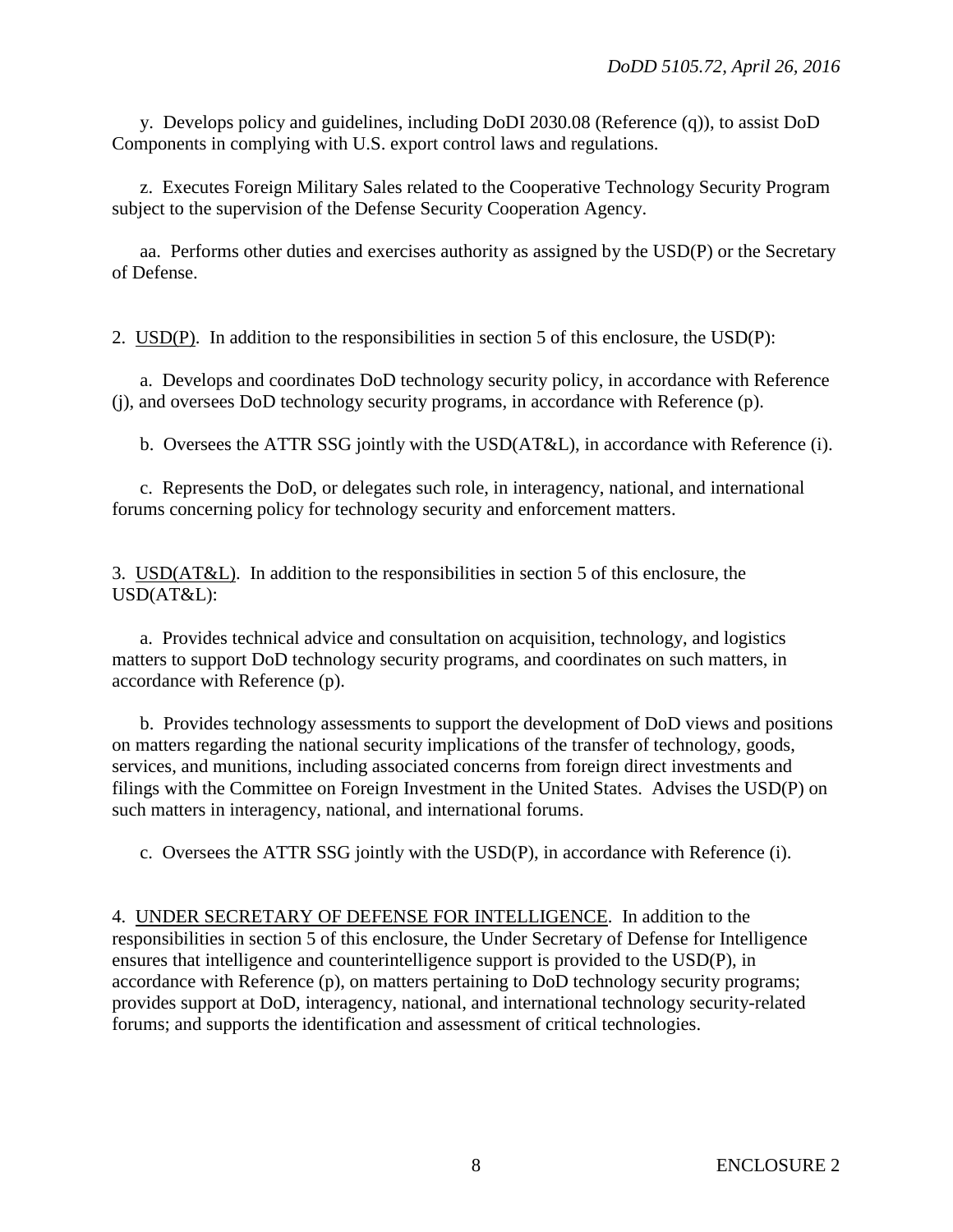5. OSD AND DoD COMPONENT HEADS. The OSD and DoD Component heads:

a. Ensure prompt processing of export license applications consistent with national security objectives and provide sufficient staff support to facilitate the prompt resolution of matters pertaining to technology security.

b. Coordinate technology security-related matters with the USD(P), and designate a coordinator for technology security-related matters within their respective organizations.

c. Exercise their designated authorities and responsibilities as established by law or DoD guidance to support the USD(P) in the implementation of DoD technology security efforts and the responsibilities and functions identified in this directive and Reference (p).

6. CJCS. In addition to the responsibilities in section 5 of this enclosure, the CJCS:

a. Provides a senior officer to provide operational expertise and military judgment on technology security matters in DoD, interagency, national, and international forums.

b. Provides support to DoD technology security efforts, in accordance with Reference (p).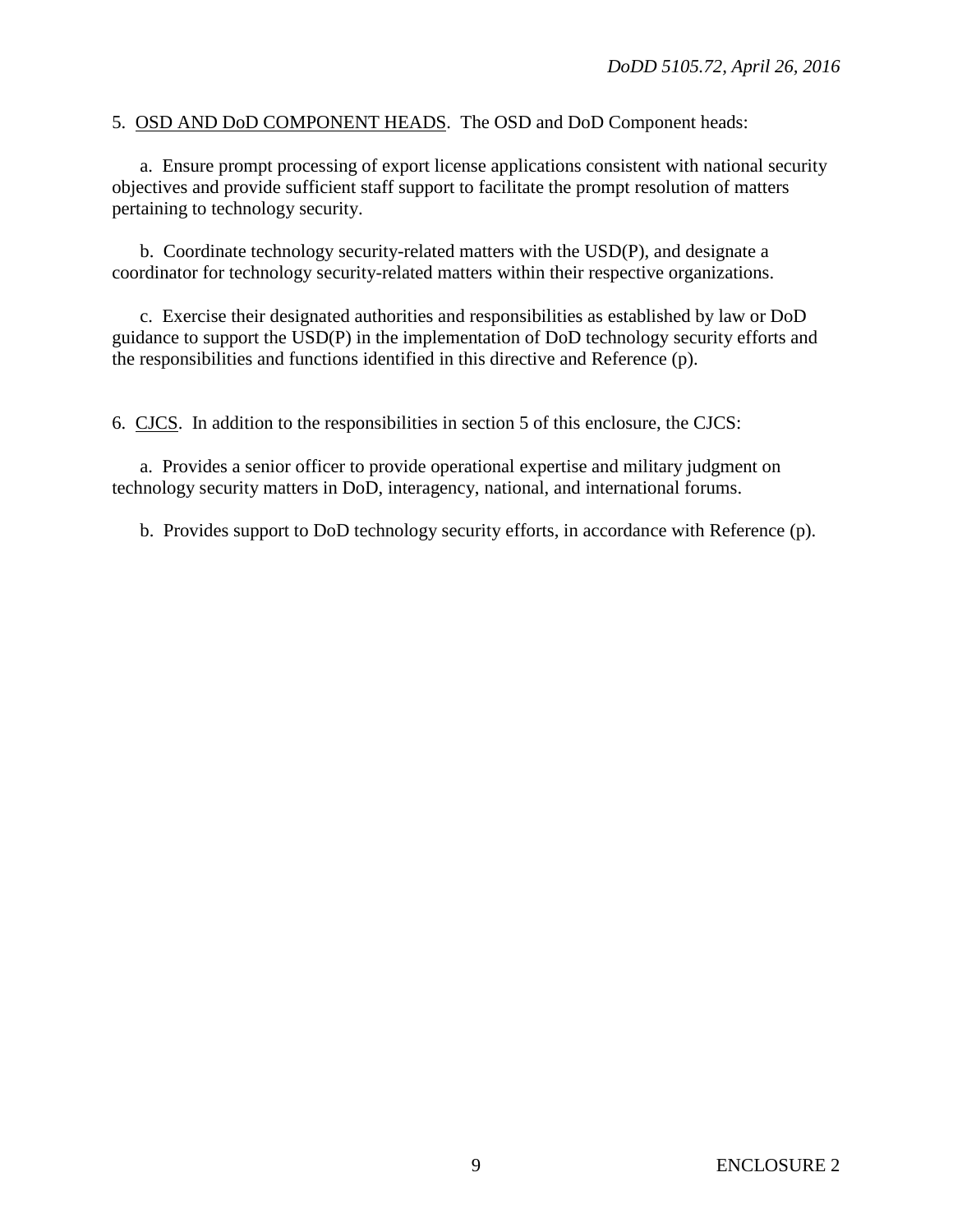#### ENCLOSURE 3

## DELEGATIONS OF AUTHORITY

Pursuant to the authority vested in the Secretary of Defense, and subject to the authority, direction, and control of the USD(P), and in accordance with DoD policies and issuances, the Director, DTSA, or in the absence of the Director, the person acting for the Director, is delegated authority, as required in the administration and operation of DTSA, to:

a. Designate any position in DTSA as a "sensitive" position.

b. Authorize and approve:

(1) Temporary duty travel for military personnel assigned or detailed to DTSA in accordance with the Joint Travel Regulations (Reference (r)).

(2) Travel for DTSA civilian personnel, in accordance with Reference (r).

(3) Invitational travel to non-DoD personnel whose consultative, advisory, or other highly specialized technical services are required in a capacity that is directly related to, or in connection with, DTSA activities, in accordance with Reference (r).

(4) Overtime work for DTSA civilian personnel, in accordance with Title 5, U.S.C. (Reference (s)), and applicable Office of Personnel Management regulations.

c. Approve the expenditure of funds available for travel by military personnel assigned or detailed to DTSA for expenses related to attendance at meetings of technical, scientific, professional, or other similar organizations in such instances when the approval of the Secretary of Defense, or designee, is required, pursuant to Title 37, U.S.C. (Reference (t)).

d. Develop, establish, and maintain an active and continuing Records Management Program, pursuant to Title 44, U.S.C. (Reference (u)) and in accordance with DoDI 5015.02 (Reference  $(v)$ ).

e. Use government purchase cards for purchases of material and services, other than personal services, for DTSA when it is determined to be more advantageous and consistent with the best interests of the government to do so.

f. Establish and maintain, for the functions assigned, an appropriate publications system for the development and distribution of common supply and service regulations, instructions, and reference documents, and changes thereto, pursuant to DoDI 5025.01 (Reference (w)).

g. Enter into support and service agreements with the Military Departments, DoD Components, other U.S. Government agencies, or private industry, as required, for the effective performance of DTSA functions and responsibilities.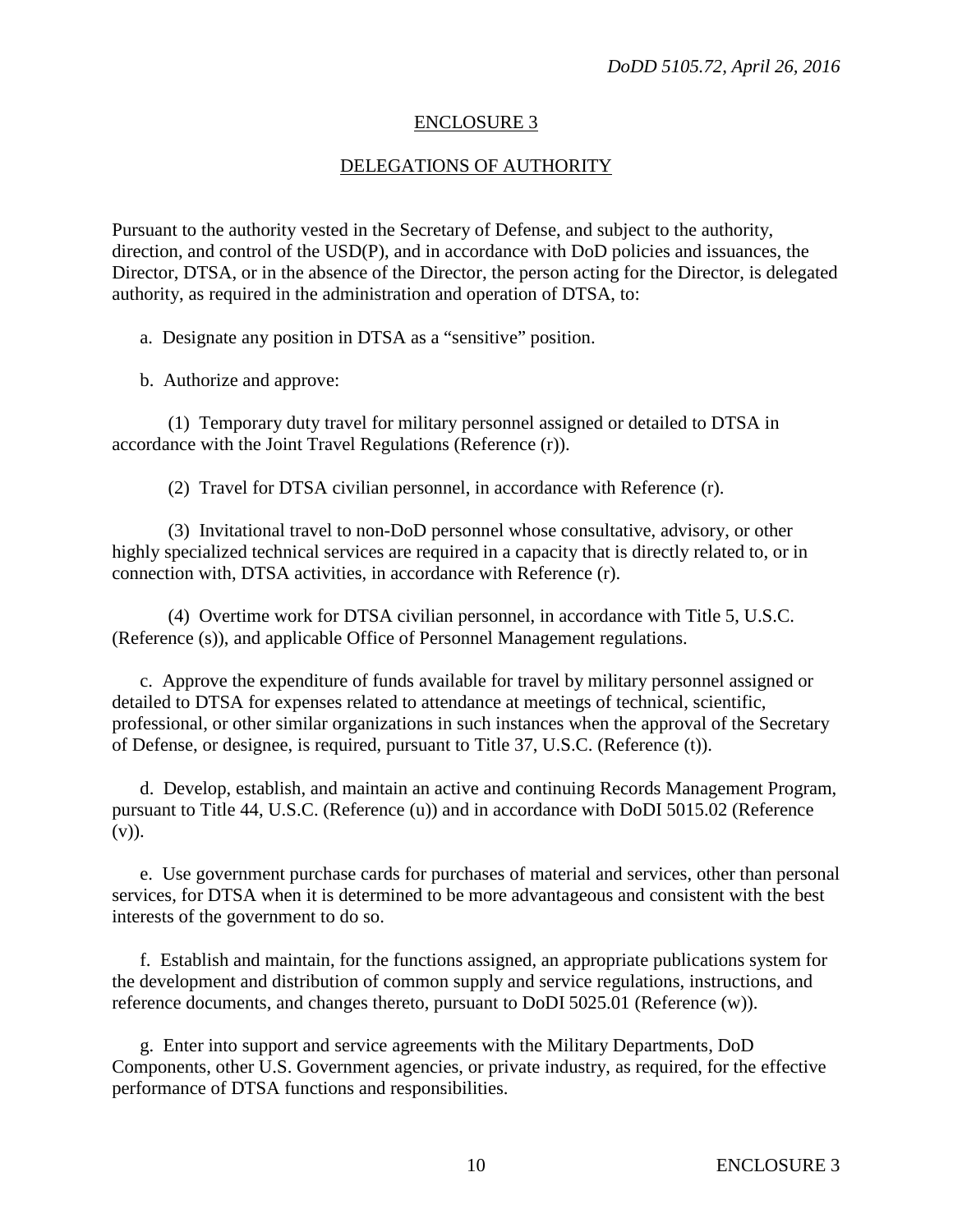h. The Director, DTSA, may, in writing, delegate these authorities, as appropriate, except as otherwise specifically indicated above, or as otherwise provided by law or regulation.